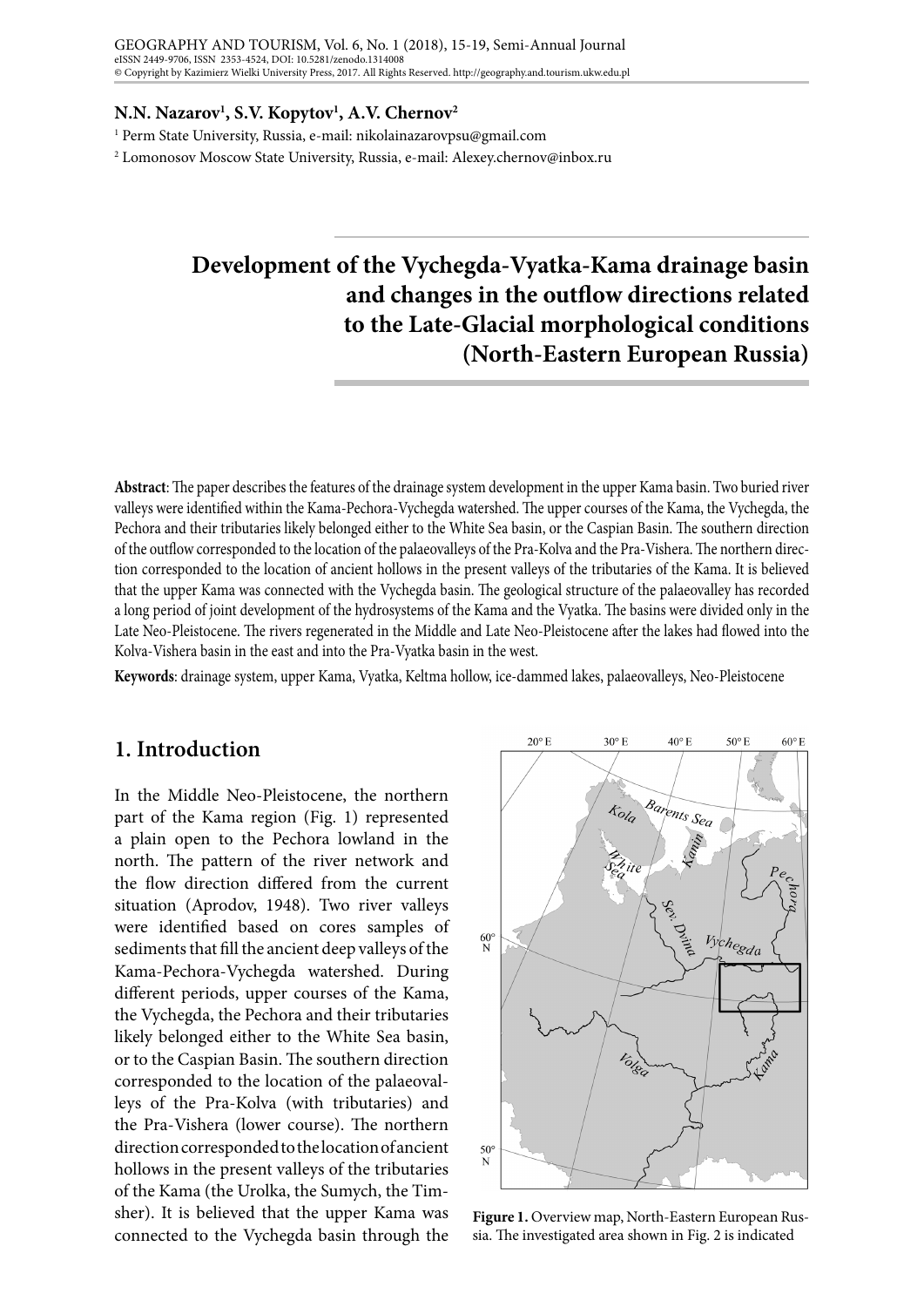Keltma hollow after the Veslyana river merged with the Kosa river (Krasnov, 1948). The beginning of the glaciation led to the termination of the river flow in the northern direction. As a result, the upper courses of the Pechora and the Vychegda sent their flow to the southern Vyatka basin through the Keltma hollow, the Kama valley and the Vyatka-Kama watershed (Krasnov, 1948; Krotov, 1879; Dedkov and Sturman, 1992; Lavrov and Potapenko, 2005; Grosswald, 2009).

A number of researchers believe that the upper Kama basin represented a single drainage system in the Neo-Pleistocene. The Kama was the main river and its channel from the source to the Vishera mouth was uninterrupted. According to the latest data (Nazarov, 2017), this scheme of the upper Kama basin development describes general stages of the change in the direction and the scale of the development of channel processes in the Middle Neo-Pleistocene. The history of the geomorphological development of the valleys of the Kama tributaries remains poorly studied. These rivers were independent watercourses in the periglacial zone.

## **2. Materials and methods**

Details of the drainage system of the Vychegda-Vyatka-Kama watershed were studied through the interpretation of satellite images, morphological and morphometric review of largescale topographic maps. The remote-sensing data used included medium to high spatial resolution satellite images for various water-regime phases: Landsat-8, 15 m spatial resolution; SPOT-

#### **3. Results**

The uppermost section of the Kama (from the source to the Veslyana mouth) details the process of the channel network fragmentation at individual stages of the entire basin development. Detailed research on sand and gravel, and alluvial gold was carried in the Kirsa district of the Kirov region in the 1960s and the 1970s. The research provided quite comprehensive information on the structure of the Kirsa palaeovalley. Geological and geomorphological research on this old form and the Kama valley led to the conclusion about the existence of the Kirsa river in the Early and Middle Neo-Pleistocene (Dedkov and Sturman, 1992). The Kama was connected with the Vyatka valley through the Kirsa palaeovalley. On the right, a tributary flowed into the Kama. The source of the tributary was "... somewhere between Kay and Gainy" and had a reverse direction in relation to the current of the present Kama (Dedkov and Sturman, 1992, p. 53). These conclusions are confirmed by the left-sided asymmetry of the Kama valley (right-sided for the north-east5, 2.5 m (panchromatic range) and 10 m (spectral channels) spatial resolution; SPOT-6, 2 m (panchromatic channel) and 8 m (spectral channels) spatial resolution. Riverbed features and fluvial depositional features were identified in satellite images using the following details: image hue variation and identification of channels and deltas of perennial and ephemeral streams.

ern tributary of the Pleistocene Kama) and the results of numerous measurements of the cross bedding of the Early Pleistocene (socle terraces) and Middle Pleistocene (Likhvinian interglacial) alluvium. The magnetic azimuths of the bed inclination was found to be in the intervals of 223–310° and 185–353°. The results showed that the flow at that time was in the western and south-western direction, towards the Vyatka. According to the researchers, such reorganisation of the river network could be connected with the fragmentation of the Dnieper glacier tongue. However, the neotectonic factor was not excluded as the primary cause of the separation of the upper Kama from the other parts of the basin (Dedkov and Sturman, 1992).

The history of the Upper Kama basin formation in the Middle Neo-Pleistocene has not been sufficiently studied today. This does not allow us to detail the problem until we understand the sequence of disturbances in the channel processes. The results of a comparative analysis of Quaternary deposit maps at dif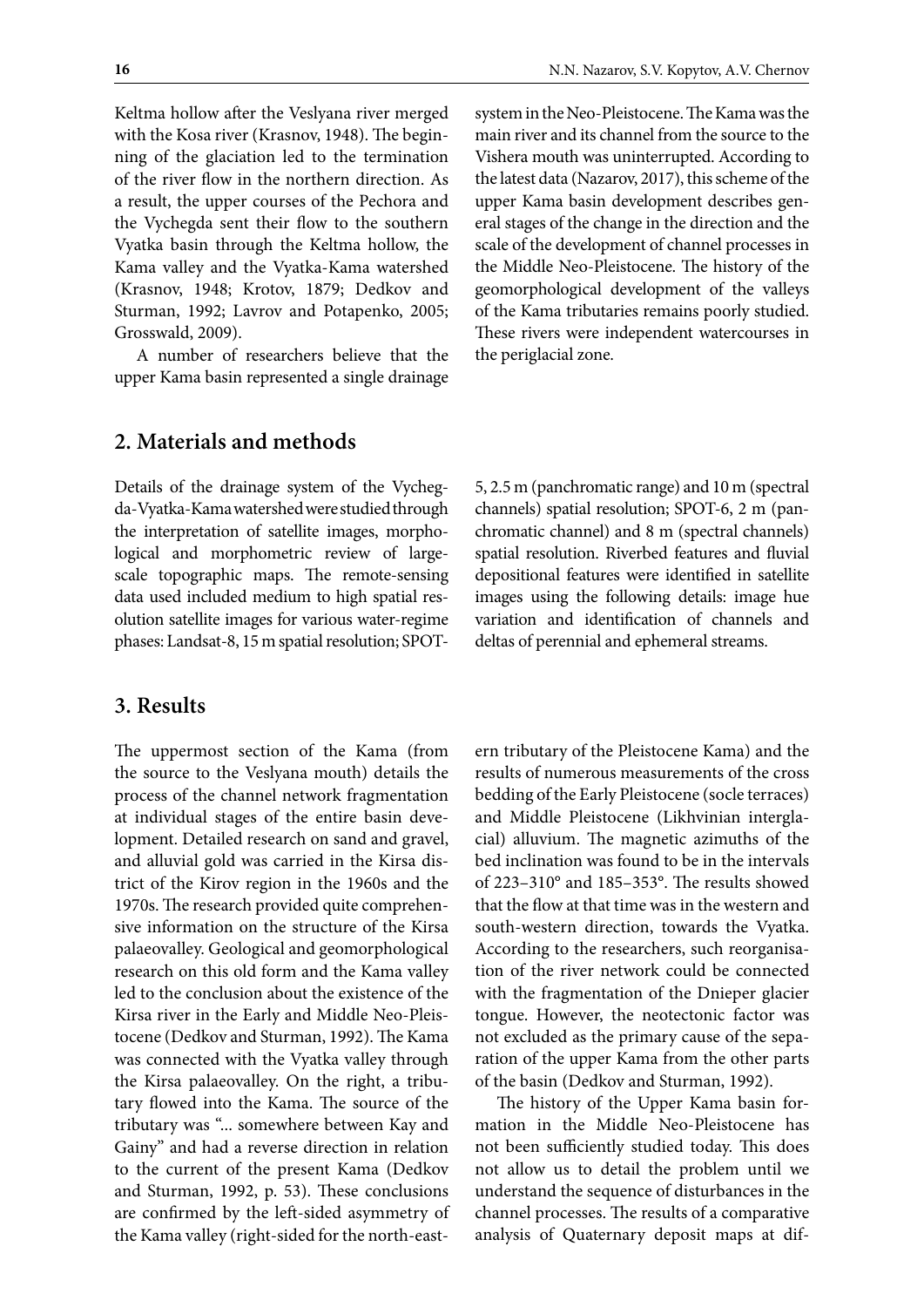ferent scales (Dubeikovskiy, 1979; Semenova, 2017; Chumakov et al., 1999) confirm these conclusions. The structure of alluvial complexes indirectly indicates a different direction of surface runoff during certain periods of the present Kama valley formation below and above its connection with the Kirsa palaeovalley. The development of the lacustrine-alluvial sediments of the Likhvinian interglacial bed (MIS 11) is characteristic of the northern section (palaeovalley – Kay). These complexes are recorded on the Kama valley slopes. Further, they extend to the Vyatka valley and the valleys of its tributaries through the Kirsa palaeovalley. As a result, a clear trace of the watercourse flow direction from the northeast to the southwest is visible. The Likhvinian interglacial alluvium is not mapped within the southern part of the valley of the present-day Kama (south of the Kirsa palaeovalley towards the source) (Dubeikovskiy, 1979). This fact indicates a relatively passive development of this section of the Kama valley in the Likhvinian interglacial.

According to this scheme of the river network formation, the upper Pra-Kama courses belonged to the Pra-Vyatka basin in the Early and Middle Neo-Pleistocene. The main river in the Veslyana-Kosa-Urolka basin (north of the source of the Kirsa river) is the Pra-Kosa. The long distance from the edge of the Moscow glacier, compared to the Pra-Veslyana, suggests a longer period of development as a permanent watercourse. During the Likhvinian interglacial, the Pra-Kosa (not the Pra-Kama) receiving the Pra-Veslyana as a left-bank tributary, and the Pra-Urolka downstream as a right-bank tributary, channelled its waters to the Vychegda basin through the Keltma hollow (Fig. 2A).

The periods of ice-dammed lakes formation in the Vychegda basin had a great impact on the relief and river valleys formation in the Upper Kama depression. The Upper Kama lacustrine



**Figure 2.** Reorganization of the river network of the Vychegda-Vyatka-Kama basin in the Neo-Pleistocene: A – River network in the Likhvinian interglacial (MIS 11); B – Middle Pleistocene ice-dammed lake (MIS 6); C – River network in the final stage of the Middle Pleistocene glacier termination (MIS 5 – MIS 4); D – River network in the Mikulino interglacial (MIS 4 – MIS 3); E – Late Pleistocene ice-dammed lake (MIS 3 – MIS 2); F – Modern river network (MIS 2 – MIS 1); 1 – Contour of ice-dammed lakes, 2 – Stream course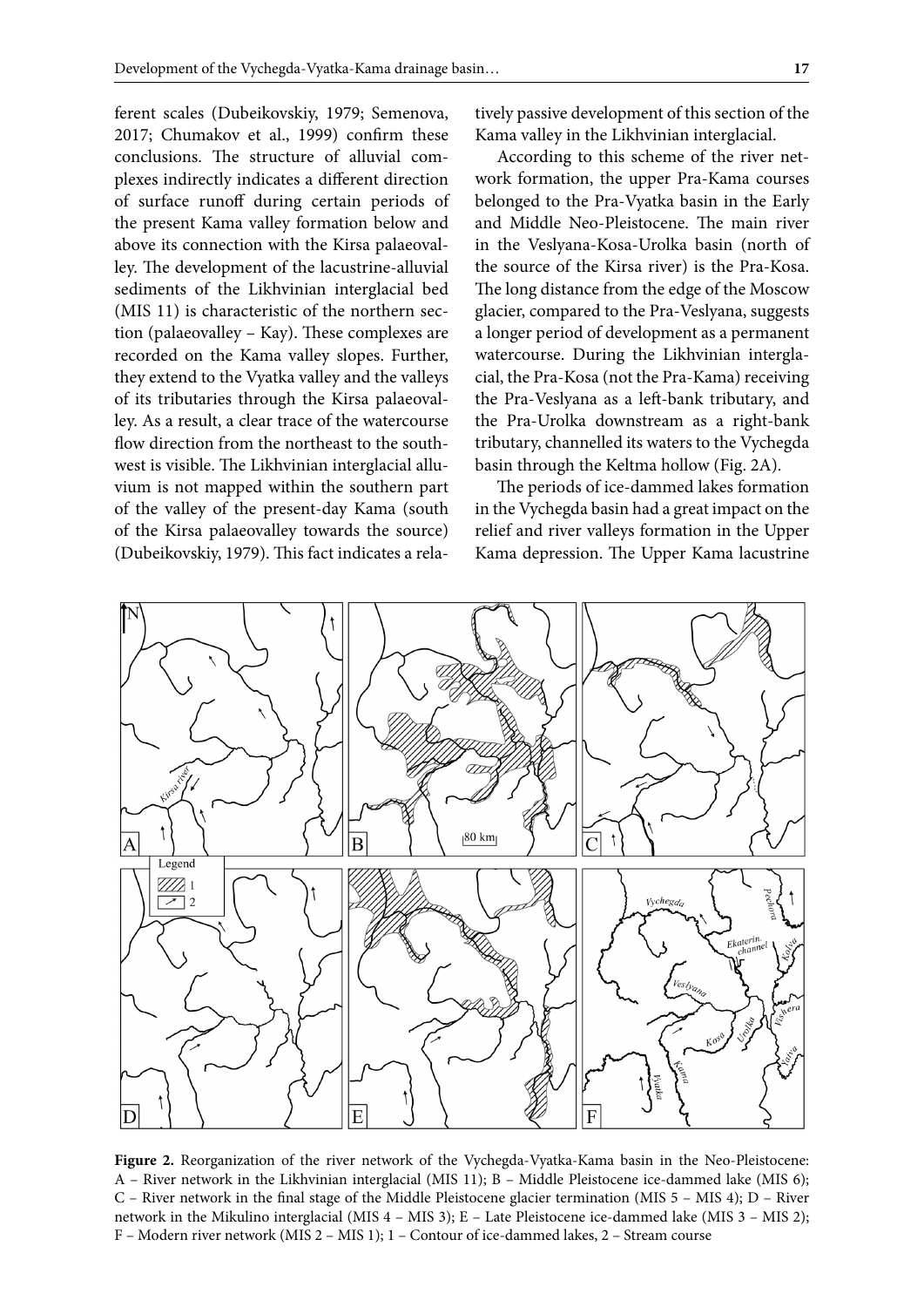terrace with an elevation of 160–180 m and the Oziag terrace with an elevation of 130–135 m were formed as a result of the arrival of glacial waters through the Keltma spillway in the Middle and Late Neo-Pleistocene (Lavrov and Potapenko, 2005; Lysa et al., 2011).

The outflow of the rivers was restored after the disappearance of the lakes in the Middle and Late Neo-Pleistocene. The formation of watercourses was associated with the rate and duration of the processes of adaptation of river valleys to the relief of drained lake bottoms and depended on the direction of water discharge (in the east – into the Kolva-Vishera basin, in the west – into the Pra-Vyatka basin). At the end of the Moscow glaciation, the Pra-Kama was part of the Vyatka basin system and the Upper Kama depression received waters of the Vychegda and the Pechora through the Keltma spillway. During this period, the Urolka valley became a depression due to the drainage of glacial-lake water and flow of this large amount of water in the direction of the Vishera. The volume of the glacial water outflow at relatively low river flows during the stable glaciation (MIS 6) period did not significantly increase the newly formed valley until the very beginning of the termination period (Fig. 2B). The situation has changed radically as a result of rapid climate warming. The collapse of the glacier began and melting glacier waters fed the Upper Kama depression in a much larger volume through the Keltma hollow and through the depressions in the relief of the Veslyana-Lokchim watershed. Due to its small width and limited drainage capacity, the eastern pre-Vishera could not prevent the rise of the water level in the reservoir. This led to the formation of another palaeovalley in its western periphery. This initiated a long-term process of lake disappearance through the water outflow towards the Vyatka. The restoration of the Early Pleistocene Pra-Kama valley occurred southwest of the modern mouth of the Veslyana. As a result, the Kirsa river valley expanded. The process of the continuous flow of glacial water

from the Vychegda basin left clear traces on the surface of the Upper Kama depression at the end of the Moscow glaciation (partly including the Mikulino interglacial). Drop-shaped bars were formed by a braided channel. This form of relief is up to 1-3 km long and up to 200 m wide. These ridges show contours of the channel of the watercourse with the western direction of the current in the area from the mouth of the Keltma hollow to the Gainy village. According to some researchers, the sharp end of a ridge shows the direction of the river (Zaretskaya, 2014; Chernov, 1983). At present, the ancient riverbed depression in some areas is used by the rivers Bortom and Chepets. The system of bar-shaped forms can be traced in the northern marshes (Oshlobskoe, Dzhurich-Nyur). This fact also indicates the existence of a water flow from the Vychegda basin (Fig. 2C).

The flow of water from the ice-dammed lake in the Vychegda basin through the upper Kama depression to the Vyatka basin (MIS 5 – MIS 4) explains the presence of the second (Late Weichselian) terrace above the floodplain in the Kirsa palaeovalley (Dubeikovskiy, 1979). The terrace is represented by layered fine-grained quartz sands with interlayers of loam and clay. The relative elevation of the terrace is 12–15 m within the palaeovalley. This is higher than its elevation in the valleys of the Kama (up to 12 m) and the Porysh (up to 8 m). The alluvium thickness is 18 m. The geological structure of the palaeovalley records a fairly long period of joint development of the hydrosystems of the Kama and the Vyatka. The division of the basins occurred only in the Late Neo-Pleistocene (Figs 2D, 2E). The cessation of the flow of the northern waters through the Keltma spillway and the restoration of the Kama riverbed in the area between the Kirsa palaeovalley and the Veslyana caused this disconnection. Thus, the main features of the upper Kama basin were formed only in the Late Valdai. Moreover, the Kama has since become the main river connecting its basin with the Vishera basin (Fig. 2F).

## **4. Conclusions**

In the period from the Early to Late Neo-Pleistocene, the upper Pra-Kama basin was quickly incorporated into the drainage systems of the Pra-Vyatka and the Pra-Vychegda. The glacier terminus position was the first factor affecting the periodical changes in the drainage direc-